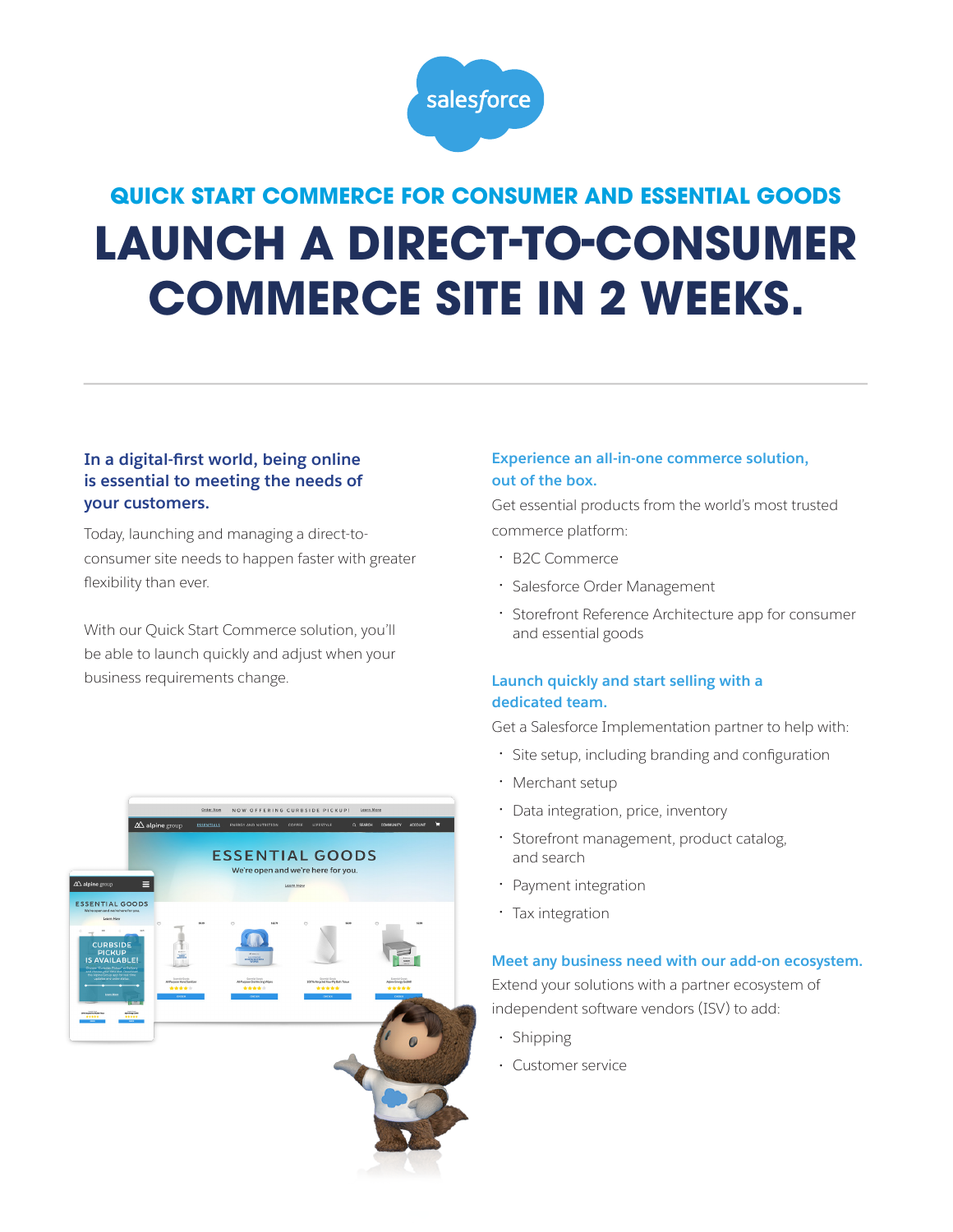# **D2C FOR CONSUMER AND ESSENTIAL GOODS: \$195K/YEAR**

#### **B2C Commerce Order Management**

**Storefront App and Solution Install** 

## **Managed Service** 3 month min commitment

### **ISV Integration Included** Payment and Tax

**B2C Commerce**

- Wish list and gift registry
- Product bundles
- Large catalogs and product sets
- Einstein AI
- Product options
- 100+ OOTB promotions

#### **Salesforce Order Management**

- Order lifecycle management
- Payment capture and refunds
- Visual order workflows
- OOTB integration to B2C Commerce

#### **A storefront app for consumer and essential goods**

- UI (colors, content)
- Promotions and associated assets
- Product catalog
- Order management process
- Analytics, payments, taxes, and shipping
- Methods setup

#### **Implementation and launch**

- Social sign-in
- Basic customer journeys
- Cart and checkout
- Payments
- Flat file sync (catalog, price list, orders, etc.)
- Taxes
- Built-in tagging plan
- Commerce-ready theme
- Responsive templates

**All-in storefront management and support** 

- Shop improvements, including new assets and template updates
- Content and merchandising updates
- Digital ads management
- Products, inventory, and promotions maintenance
- Order monitoring and support



*Pricing is USD. Standardized pricing will be used where applicable; please work with regional teams to confirm regional pricing.*